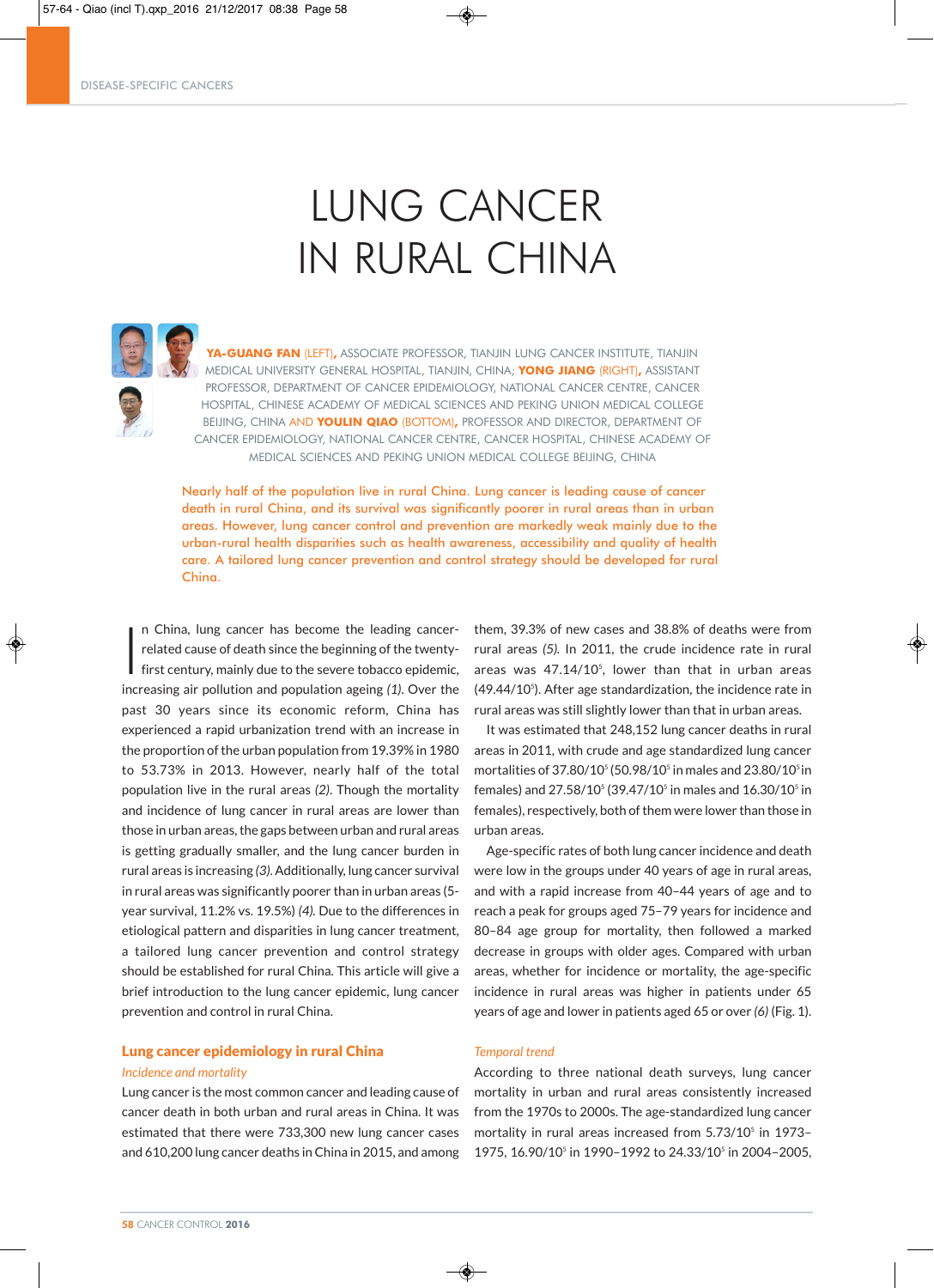



◈

with an increment of 425%, which was higher than the increment in urban areas of 297% (11.24/10<sup>5</sup> in 1973-1975, 29.47/105 in 1990–1992 to 33.39/105 in 2004–2005, respectively) *(7)* (Fig. 2). In another study, after age adjustment, lung cancer incidence in rural areas still shows a increasing trend from 1989 to 2010, which suggest that this increase can not be completely attributed to population ageing, while the corresponding increase in urban areas might largely due to the ageing process *(3, 8)* (Fig. 3).

#### *Lung cancer survival*

The 5-year survival of lung cancer in China was 16.1%,

similar to that of Australia, Europe and the United States. However, it was only 11.2% in rural China, which was considerably lower than the survival of 19.5% in urban areas *(4)*. This difference directly reflects the disparity of health awareness, health-care accessibility and quality of health care between rural and urban areas. For example, patients in rural areas usually prefer Chinese medicine or to undergo chest X-ray examination only, which resulted in a delay in diagnosis, and subsequent loss of the chance of best treatment *(9)*. Also, qualified staff for cancer care are not evenly distributed across the country, and rural areas still experience shortages of health staff due to the movement of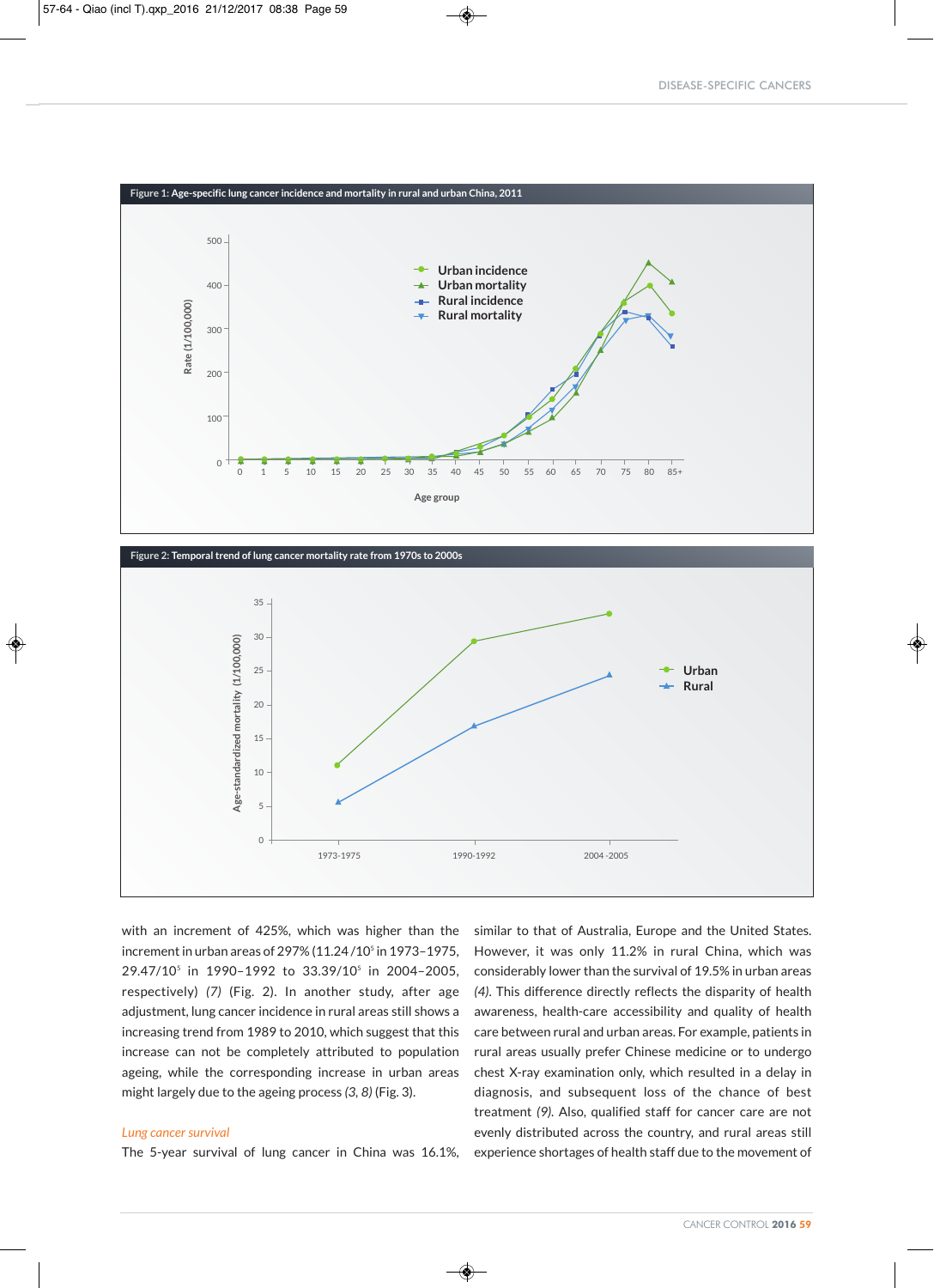qualified health professionals from grassroots, rural health facilities to larger, urban facilities *(10)*. These disparities point to the need for expanded access to lung cancer screening and treatment in rural areas.

### Lung cancer etiology

Smoking is a well-known health issue globally and a leading cause of lung cancer. Recently, two nationwide prospective studies reported the tobacco-attributed mortality in China. The relative risks (RRs) of lung cancer for smokers compared with non-smokers in rural men in these two studies increased from 1.76 (95% CI: 1.62–1.91) in the first cohort study conducted between 1991–1999 to 2.30 (95% CI: 2.13–2.48) in the second study conducted in 2006–2014. However, the RRs of lung cancer risk for smoking in rural men were lower than those in urban men, which were 2.32 (95%CI:2.08–2.59) and 2.98 (95%CI:2.66–2.33), respectively *(11)*. The reason that the hazard associated with a given current smoking pattern in rural areas is lower than urban areas might be because cigarette consumption became widespread earlier in urban than in rural areas, mainly due to limited rural availability. However, this urbanrural difference is likely to diminish, or even be reversed, over the next few decades, because rural men born after the 1960s not only tended to start at the same age as urban men and to smoke only cigarettes, but also had a somewhat higher smoking prevalence. There were also significant dose-response effects of lung cancer risk in relation to age when smoking started and the daily amount smoked. In rural men, compared with non-smokers, the RRs for the age when smoking started in groups of <20, 20–24 and ≥25 were 2.91, 2.45 and 1.63 in the second cohort study (2006–2014) respectively, while the RRs for daily amount smoked in groups of <15, 15–24 and ≥25 were 1.81, 2.38 and 3.20 respectively *(11)*.

Second-hand smoking, also known as environmental tobacco smoke, has been classified as a known human (class A) carcinogen *(12)*. Nonsmokers who live with a smoker had a 20% to 30% increased risk of lung cancer than those without passive smoking exposure *(13)*. Second-hand smoking is estimated to cause 22,000 lung cancer deaths per year in China *(14)*. Exposure to second-hand smoking has not changed over the last ten years, and is estimated that some 740 million non-smokers suffered from exposure to second-hand smoking in 2010 in China, and SHS exposure in rural areas was higher than that in urban areas (74.2 vs. 70.5% in 2010) *(15)*.

Indoor emissions from household coal combustion has also been classified as carcinogenic to humans by the

◈

International Agency for Research on Cancer (IARC), and evidence was based largely on studies of lung cancer in China, especially in rural China *(16)*. While household coal use in urban areas is declining as it is being replaced with gas stoves and with space heating methods, indoor air pollution from unventilated coal-fueled stoves and cooking fumes have always been major risk factors for lung cancer in rural China over the past decades, and most households continue to burn biomass fuels, such as coal and wood, for cooking and heating in open stoves in poorly ventilated homes in rural China. These low efficiency practices result in higher emission factors than industrial coal and internal combustion engines. A meta-analysis of 20 case-control studies (10,142 cases and 13,416 controls) of lung cancer and household coal use found that household coal use was associated with an elevated lung cancer risk (OR = 2.27, 95% CI = 1.62–3.12) in Mainland China and Taiwan *(17)*. A classic example of indoor air pollution is Xuanwei County in Yunnan Province, which had an extremely high lung cancer incidence due to indoor air pollution from smoky coal burning. Since the 1970s, numerous epidemiological and intervention researches have been conducted in Xuanwei, and provided substantial scientific evidence of the carcinogenic effect of the indoor combustion of coal *(18, 19)*.

In recent years, new pollution problems have arisen from crop residues in rural areas. As a main renewable biomass resource, crop residue contributes about 30–45% of total energy consumption in rural China *(20)*. Due to the low combustion efficiency in cooking stoves, various incomplete products, including particulate matter (PM), organic carbon (OC) and parent polycyclic aromatic hydrocarbons (pPAHs) *(21),* from residential stove burning or burning in the field are usually much higher than those from industrial combustions, leading to widespread ambient and indoor pollution.

Over the last three decades, rural China has also faced an overlap of traditional and modern risks mainly the outdoor air pollution accompanied with rapid economic development (Fig. 4). Outdoor air pollution and particulate matter from outdoor air pollution was classified as carcinogenic to humans by IARC in 2013, and only one epidemiological study in China was available for review by IARC *(22)*. In this prospective cohort study conducted in 31 Chinese cities, the adjusted RRs for lung cancer in relation to SO<sub>2</sub>, NO<sub>x</sub> and PM2.5 were 1.04 (95% CI: 1.02–1.06), 1.03 (95% CI: 0.99– 1.07) and 1.03 (95% CI:1.00–1.07) per 10 μg/m3 , respectively *(23)*. In a recent spatiotemporal analysis in China, the RR of lung cancer incidence related to a10μg/m3 increase in 2-year average PM2.5 were 1.037 (95% CI: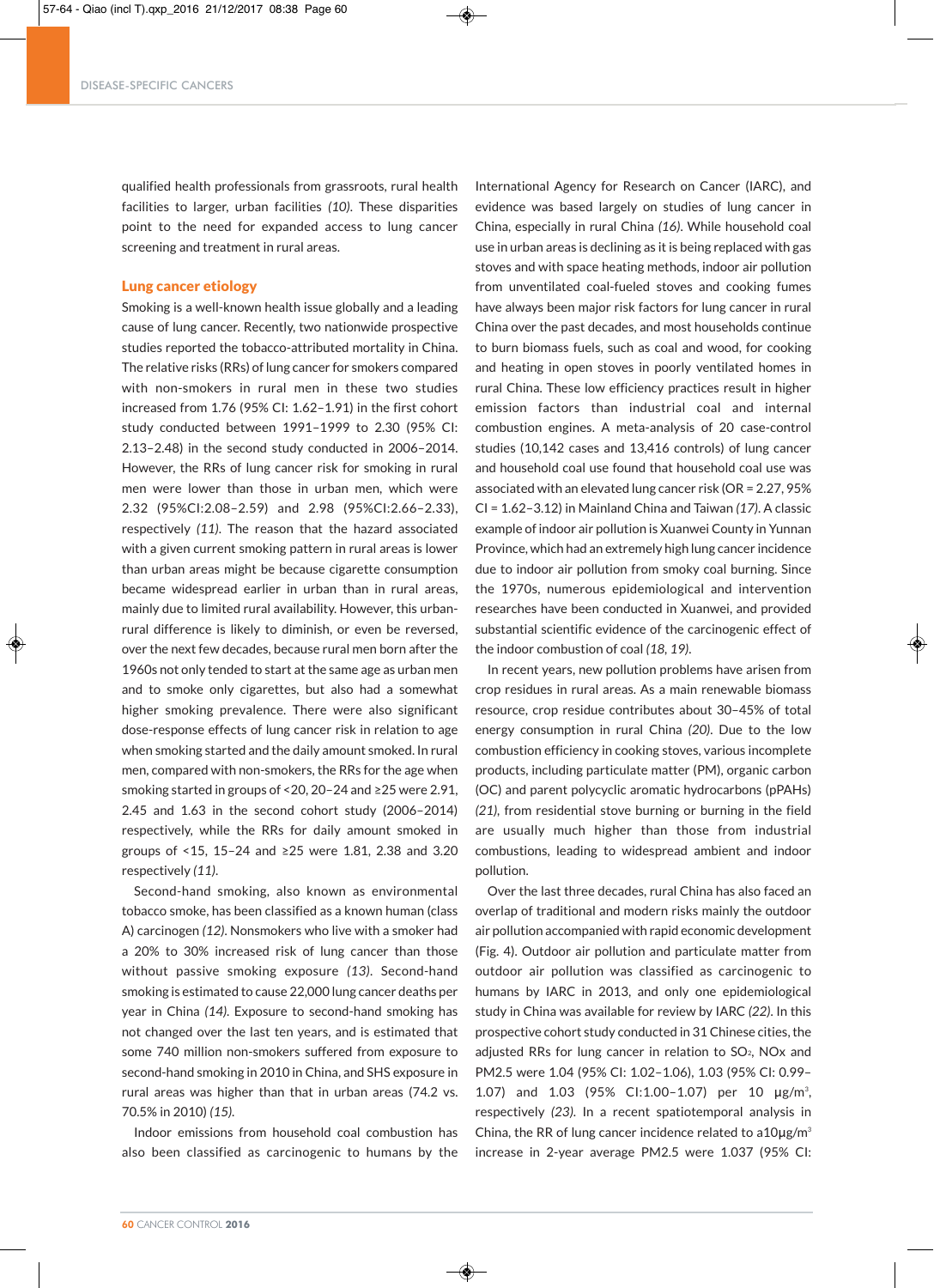

0.998–1.078) for rural populations, slightly lower than that for urban communities (RR=1.060, 95% CI: 1.044–1.075) *(24)*. However, outdoor air pollution in both rural and urban areas also presents marked regional characteristics: the pollution is heavier in northern and central China, where it is more densely populated and in the more economically advanced parts of rural China (Fig. 5).

#### Lung cancer prevention and control in rural China

It is well known that smoking cessation can reduce lung cancer risk. Since the Framework Convention on Tobacco Control (FCTC) was ratified in China in 2006, there has been a strong push for national legislation, and progress is being made in China, including enforcing smoke-free policies in public places and increasing taxes. In December 2012, the Government of China issued the China National Tobacco Control Plan 2012–2015, which includes an ambitious target of reducing the adult smoking rate from the 2010 rate of 28.1%, to 25% in 2015 *(25)*. In the same year, the Ministry of Health published the first official report on the harms of smoking to strengthen the tobacco control efforts *(26)*. In addition, in recent years, many cities have approved rules to ban smoking in all indoor public places, workplaces and public transport vehicles. However, currently no smoke-free legislation and policies have been made for rural China.

The smoking prevalence in rural areas was higher than that in urban areas, and males in rural areas are more likely to be smokers than males in urban areas. However, there were more quitters in urban areas than in rural areas. More people in rural areas quit smoking for financial reasons than in urban areas (8% versus 13%, respectively), and less for

**Figure 4: Outdoor air pollution in rural China in the winter of 2015**





prevention in rural areas (28% versus 26%, respectively) *(27)*. In rural areas, pressure from cigarette sharing and gifting customs was the major barrier to smoking cessation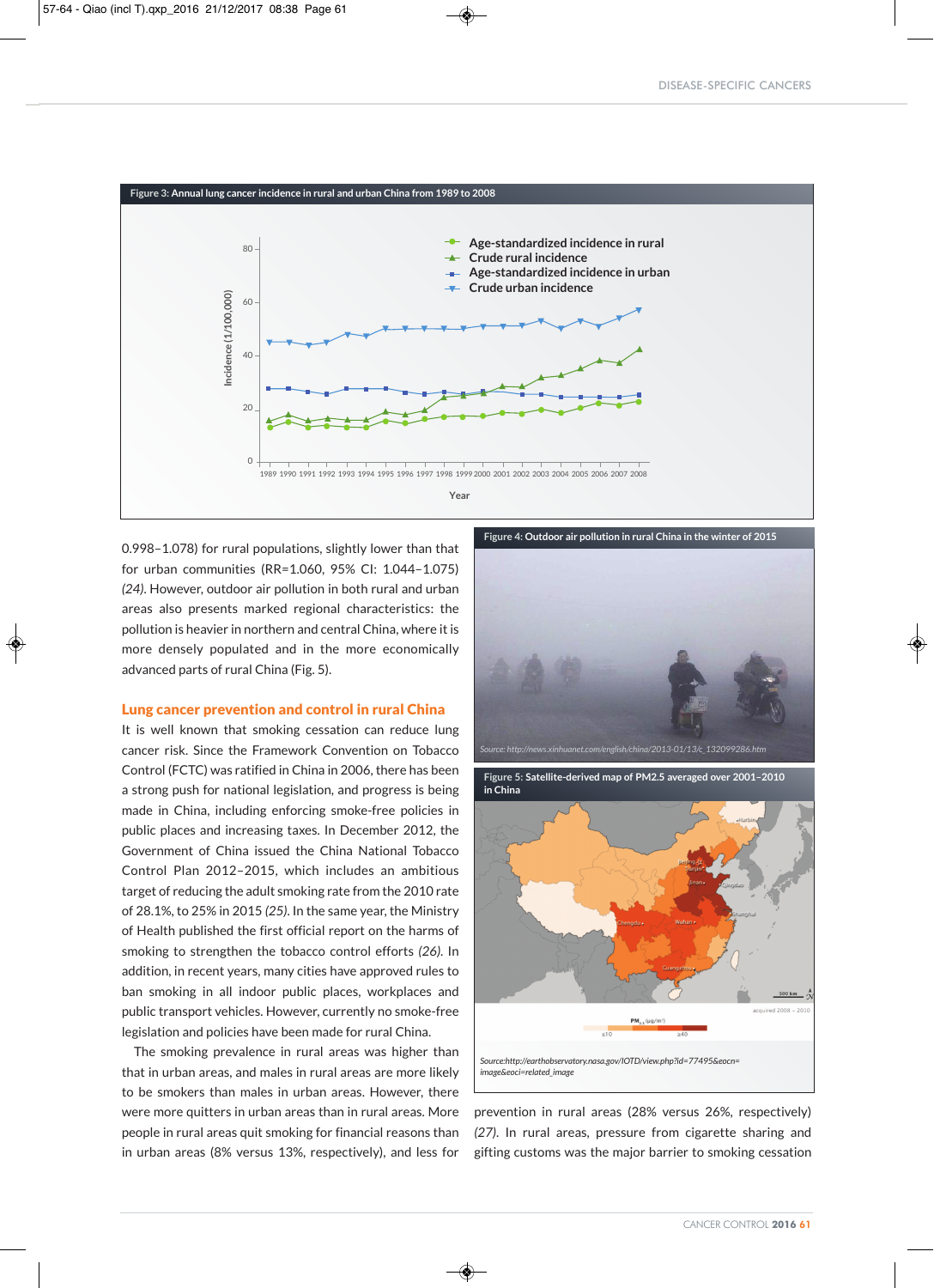#### DISEASE-SPECIFIC CANCERS

*(28)*. Besides, the rate of awareness that smoking and second-hand smoking could cause lung cancer was lower among rural residents than their urban counterparts *(29)*. The unique features of tobacco use in rural China, including sociocultural factors associated with smoking initiation and cessation, lack of awareness among the public about the hazards of smoking and weak support from the government, are major reasons for the lack of effectiveness of current tobacco control measures in rural areas, and specific effective intervention efforts should be developed for rural China.

It is often believed that air pollution occurs mainly in cities where most power stations, industrial facilities and motor vehicles are concentrated, accordingly, more measurements for pollution control have been implemented in cities. Currently, atmospheric PM10 is extensively monitored in urban areas, and monitoring on PM2.5 has became a routine in many cities. However, routine environmental monitoring was not used in rural China.

It was reported that across northern China, the annual mean PM10 concentrations in urban, rural village and rural field sites were similar which suggested that strong localized emissions and severe contamination in rural residential areas are due to the solid fuel combustion in households *(30)*. In China, coal and biomass fuels are extensively used in rural areas for cooking and heating, resulting in severe air pollution both indoors and outdoors. To reduce indoor air pollution from solid fuels, China's National Improved Stoves Programme has introduced more than 180 million improved stoves since the early 1980s, however, the magnitude of pollutant concentration reduction varies substantially depending on the type of improved stove *(31)*. Unfortunately, this programme ended in the mid-1990s, and the situation appears to be getting worse as coal use in rural areas is rising. However, efforts to reduce indoor air pollution have never stopped and in 2012, China joined the Global Alliance for Clean Cook Stoves which aims to scale up access to clean cooking and heating stoves for poor, primarily rural households, who are likely to continue using solid fuels beyond 2030 *(32)*.

Though smoking control is the most effective measure of the primary prevention of lung cancer, an upward trend of lung cancer incidence and mortality is still expected in future decades in China because of the high prevalence of smoking and severe air pollution. In addition, lung cancer survival is closely related to the stage at diagnosis, that is, its prognosis is more favourable when diagnosed at an earlier stage. Accordingly, as a measure of secondary prevention, screening and early detection play an important role in lung cancer control.

With the increasing disease burden from lung cancer, the widespread availability of spiral CT scanners in China, and the excellent survival of early lung cancer cases detected by LDCT, in 2009, lung cancer screening with LDCT was included in a programme of early detection and treatment of cancer, funded by a public health special subsidy from the central government *(33)*. This programme was renamed as early detection and treatment of cancer in rural China. From 2009 to 2015, lung cancer screening in this programme has expanded from two centres to ten centres in six provinces/municipalities. Up until now, a total of 32,898 LDCT scans were conducted with a detection rate of 0.74% and an early detection rate of 58% in annual screening rounds. However, among the ten screening centres, nine of them were in urban areas or suburbs, except for Xuanwei County. The reason might be that the LDCT screening programme requires experienced experts with multidisciplinary academic backgrounds, including oncology, thoracic surgery, radiology, pathology and epidemiology, while most hospitals or health-care providers in rural counties could not fulfil that, and this is why technical training for local doctors and technical personnel was included in the lung cancer screening programme.

#### Lung cancer treatment in rural China

Though treatment guidelines are available, the heterogeneity in the quality of care between urban and rural areas has resulted in inconsistent care to patients with lung cancer *(34)*. In China, most health-care providers, such as clinics, hospitals and specialists, are located in urban areas. In 2014, the number of hospital beds per 1,000 people was 7.84 in urban areas and 3.54 in rural areas. The number of doctors and nurses per 1,000 people in urban areas is also much higher than in rural areas (3.54 vs. 1.51, 4.30 vs.1.31 respectively) *(35)*. As a result, rural residents frequently face difficulties in obtaining health-care services due to either limited availability of health-care providers or long travel distances to health-care providers. Though the new cooperative medical system covers most rural residents (98.9% in 2014), it does not provide even partial coverage for cancer treatments, especially for advanced NSCLC, for which the average mean cost of all care in the final three months of life is US\$ 16,955, far exceeding the financial ability of most households *(36)*. Thus, rural patients have high out-of-pocket burdens.

In conclusion, similar to urban China, rural areas are also suffering from the hazard of tobacco smoking, indoor and outdoor air pollution. Also, due to the socioeconomic

◈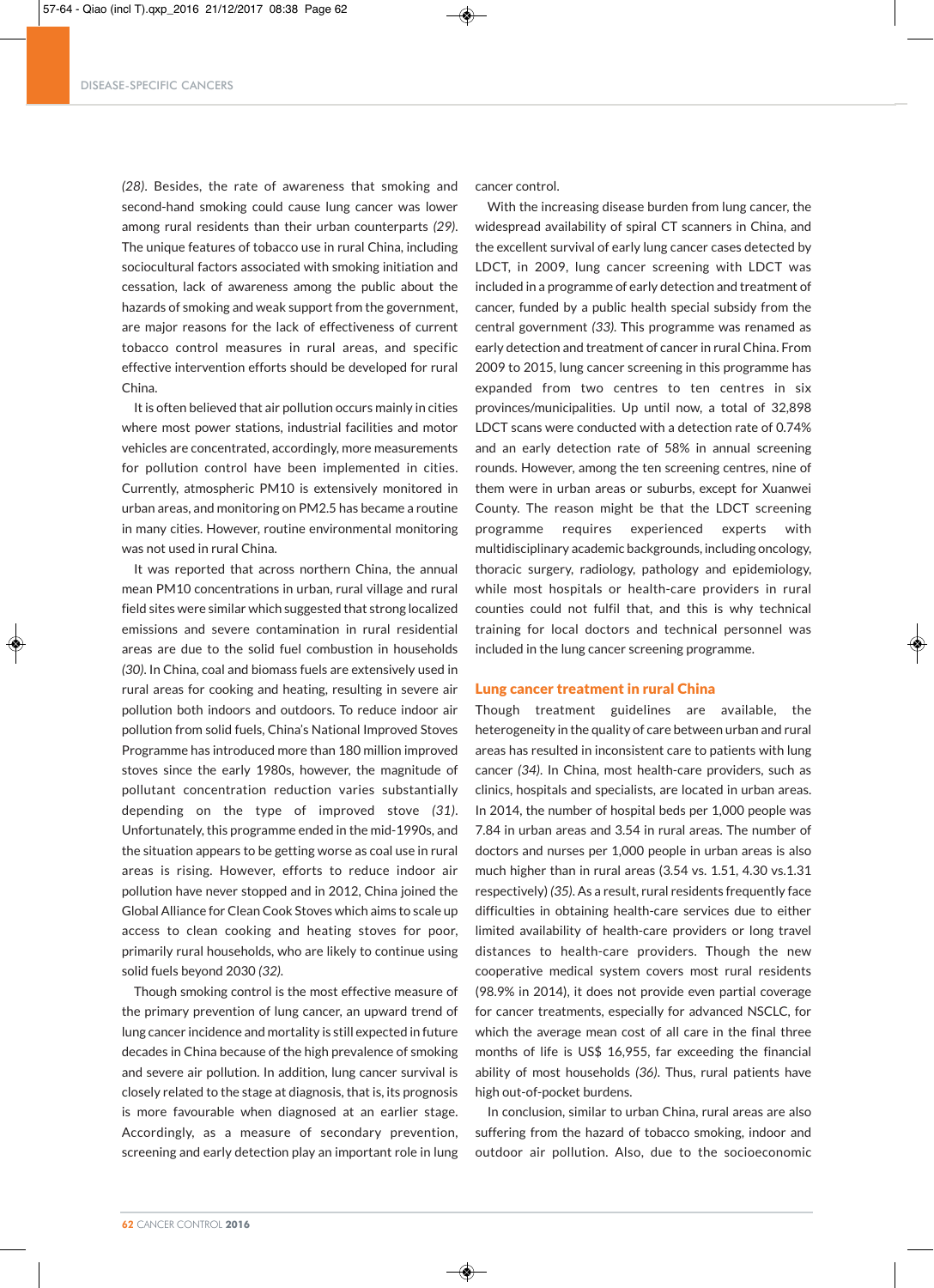differences, including education level, accessibility and quality of lung cancer care between rural and urban areas, true disparities in lung cancer control and treatments do exist and will last into the near future. Accordingly, definite strategy and comprehensive, tailored actions are needed for the effective prevention and control of lung cancer in rural China.

*Dr Ya-guang Fan, MD, PhD, is an Associate Professor of Tianjin Lung Cancer Institute, Tianjin Medical University General Hospital, Tianjin, China. He received a PhD in Epidemiology from the Chinese Academy of Medical Sciences and Peking Union Medical College Beijing, China in 2007.Hisresearch interests are lung cancer early detection, the environmental and occupational epidemiology of lung cancer.*

*Yong Jiang, MA, is an assistant Professor in the Department of Cancer Epidemiology, National Cancer Center, Cancer Hospital, Chinese Academy of Medical Sciences and Peking Union Medical College, Beijing, China. He received his Masters degree in Epidemiology and statistics from Capital University of Medical Sciences in 2007.*

*Professor You-lin Qiao, MD, PhD, is Professor and Director of the Department of Cancer Epidemiology, National Cancer Centrer, Cancer Hospital, Chinese Academy of Medical Sciences and Peking Union Medical College, Beijing, China. He trained at Johns Hopkins University School of Hygiene and Public Health and Cancer Prevention Studies Branch, NCI/NIH, USA. He is also Director of the International Collaboration Department, Cancer Foundation of China. He received 2011 WHO/IARC Medal of Honour.*